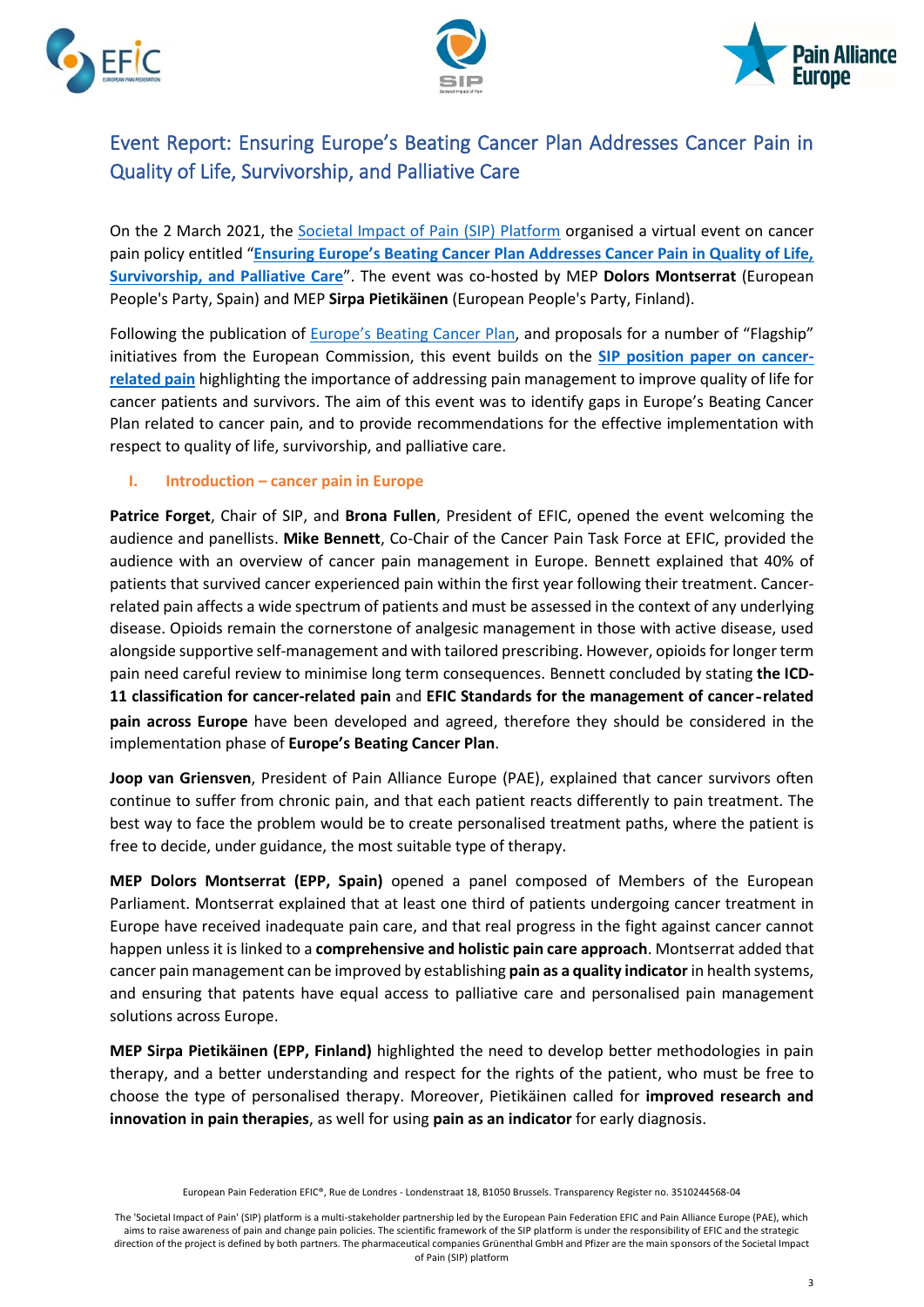





**MEP Sara Cerdas(S&D, Portugal)** emphasised the importance of ensuring adequate **pain management** to improve quality of life in line with the fourth pillar of Europe's Beating Cancer Plan. European Institutions can contribute to this goal by facilitating **exchange of best practices and guidelines for pain treatment and palliative care,** and promoting **pain as quality indicator** in health systems across Europe. Cerdas also highlighted the need to ensure specialised **education and training** for healthcare professionals in relevant specialities and disciplines managing pain.

**MEP Alessandra Moretti (S&D, Italy)** welcomed Europe's Beating Cancer Plan, which brought back cancer to the EU agenda following the COVID-19 outbreak. Moretti added that whilst the Plan is not perfect, it is very ambitious and there is room for improvement in many areas, including **pain management**. To do so, Europe must adopt **pain as a quality indicator** in the assessment of healthcare systems and support **specific training for professionals** in the pain field.

A second panel including representatives from the European Commission and European Council Presidency Trio countries was opened by **Stefan Schreck**, Adviser for Stakeholder Relations at DG SANTE. Schreck presented details Europe's Beating Cancer Plan and announced that the European Commission is currently **working on the Plan's Roadmap**. Schreck anticipated that the Commission will divide governance of the Action Plan into three groups: I) a group composed by Member States, (with a subgroup on cancer and a steering group on promotion and prevention) involving representatives from ministries of health and ministries of research; II) an implementation group in the European Commission; and III) a Stakeholder Contact Group to be established under th[e EU Health](https://webgate.ec.europa.eu/hpf/)  [Policy Platform.](https://webgate.ec.europa.eu/hpf/)

**Ortwin Schulte**, Head of the Health Unit at the Permanent Representation of Germany to the EU, took the floor and explained that despite the COVID-19 outbreak, the Cancer Plan was at the top of the German Presidency's agenda, as demonstrated during the Heidelberg (03/09/2020) and Berlin (13/10/2020) conferences on cancer research. Schulte added that the Council discussed the Cancer Plan at Working Party level in February, and Member **countries are keen to reinforce the plan to tackle prevention and treatment gaps** caused by COVID-19. Schulte also explained that the new EU for Health Program 2021-2027 is an opportunity to establish a framework of cooperation between the EU and Member States on health policies, including the fight against cancer.

**Eduardo Netto**, Deputy Director of the Portuguese Oncological Diseases National Programme, stated that Europe's Beating Cancer Plan is a contribution to defeating cancer whilst also improving patients' quality of life. Moreover, the **European Health Union can provide the necessary strength for the effective implementation** of the plan. It can play an effective role also in tackling inequalities and can be adapted to fight other non-communicable diseases.

**Tit Albreht**, Head of the Centre for Health Care at the Slovenian National Institute of Public Health, highlighted that cancer is a chronic disease and many cancer patients need to live with the disease for a long time. Albreht stated that it is important to identify and manage the cause of pain as it could be a symptom of recurrence, complications, or late effect of treatment. Albreht also underlined the **need to provide adequate services for cancer patients needing comprehensive and personalised pain management**.

European Pain Federation EFIC®, Rue de Londres - Londenstraat 18, B1050 Brussels. Transparency Register no. 3510244568-04

The 'Societal Impact of Pain' (SIP) platform is a multi-stakeholder partnership led by the European Pain Federation EFIC and Pain Alliance Europe (PAE), which aims to raise awareness of pain and change pain policies. The scientific framework of the SIP platform is under the responsibility of EFIC and the strategic direction of the project is defined by both partners. The pharmaceutical companies Grünenthal GmbH and Pfizer are the main sponsors of the Societal Impact of Pain (SIP) platform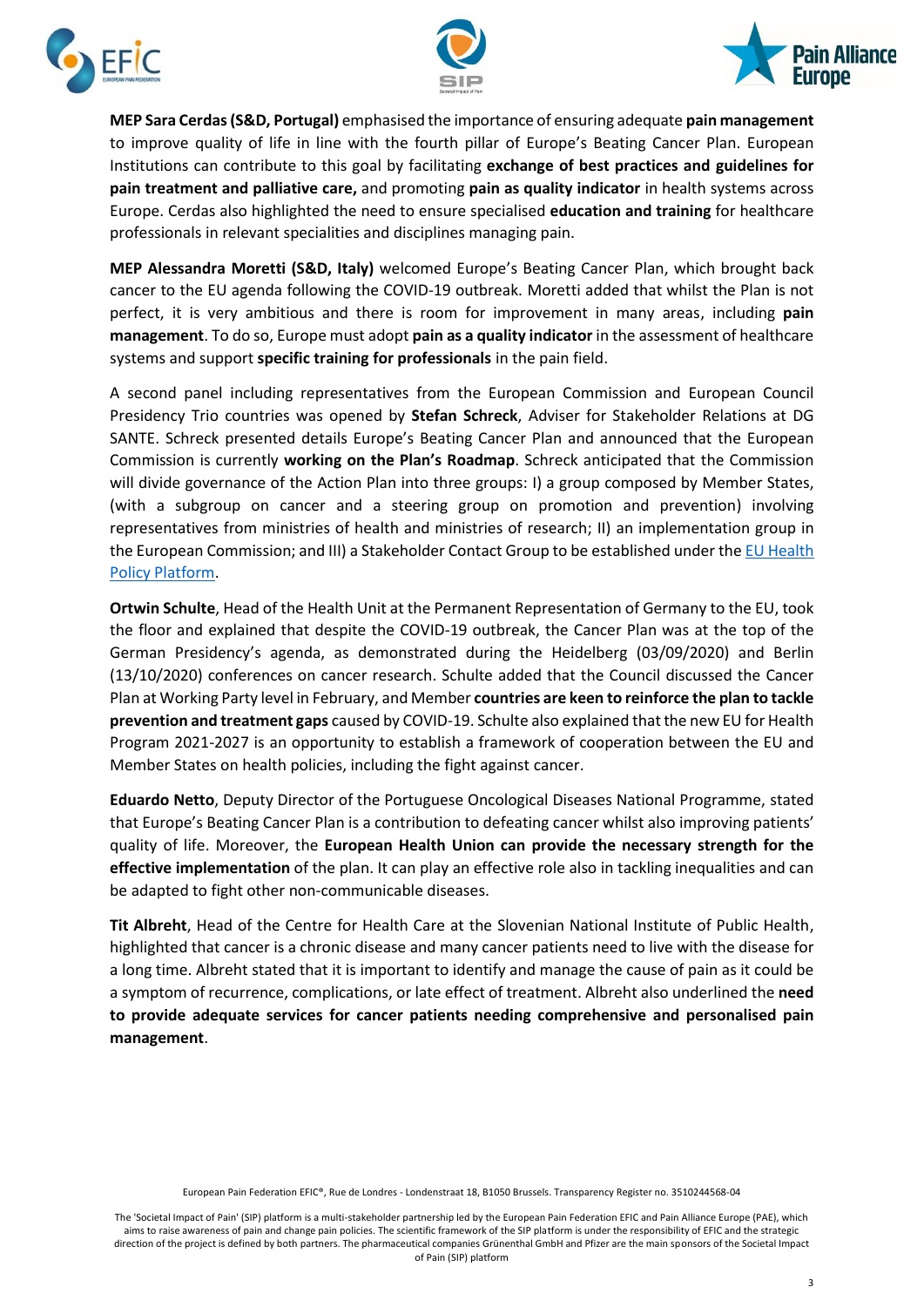





#### **II. Breakout sessions**

The second part of the event involved three interactive breakout sessions on quality of life, survivorship, and palliative care.

#### **Session 1 – Quality of life**

The first session on **quality of life** was chaired by **Andrew Davies**, Co-Chair of the European Cancer Organisation's Network on Survivorship and Quality of Life. The quality of life breakout group reported that Europe's Beating Cancer Plan is a patient-centric plan that addresses inequalities in care. They also reported that the **focus of care should be on how well, and how long people survive**, rather than just on length. The group highlighted the importance of involving **civil society and patients' organisations** in cancer pain policy development in the future.

#### **Session 2 – Survivorship**

The second session on **survivorship** was chaired by **Charis Girvalaki**, EU Affairs Manager, and **Grazia Scocca**, Legal Expert, European Cancer Patients Coalition (ECPC). The survivorship breakout group welcomed the holistic approach of the new cancer plan, which also addresses cancer comorbidities and complications. The survivorship breakout stated that recognition of **pain as one of the cancerrelated complications** is not adequately addressed. Therefore, it should be addressed in the implementation phase of the Plan and in Flagship initiatives. Participants recommended that patients should be at the forefront of the system, and that **collaboration at national level together with SIP National Platforms** is key to implement the plan.

#### **Session 3 - Palliative care**

The third session on **cancer pain and palliative care** was chaired by **Mike Bennet**, Cancer Pain Task Force Co-Chair at EFIC. The palliative care breakout group reported that Europe's Beating Cancer Plan needs to give greater prominence and recognition to cancer pain and in particular, palliative care. Additionally, the **ICD-11 classification of cancer-related pain and the EFIC Standards for the management of cancer-related pain across Europe** should be considered during implementation of the Plan. Participants also highlighted the need to **work with national representatives advocating to governments** on the importance of cancer pain management and palliative care as part of **comprehensive cancer care**.